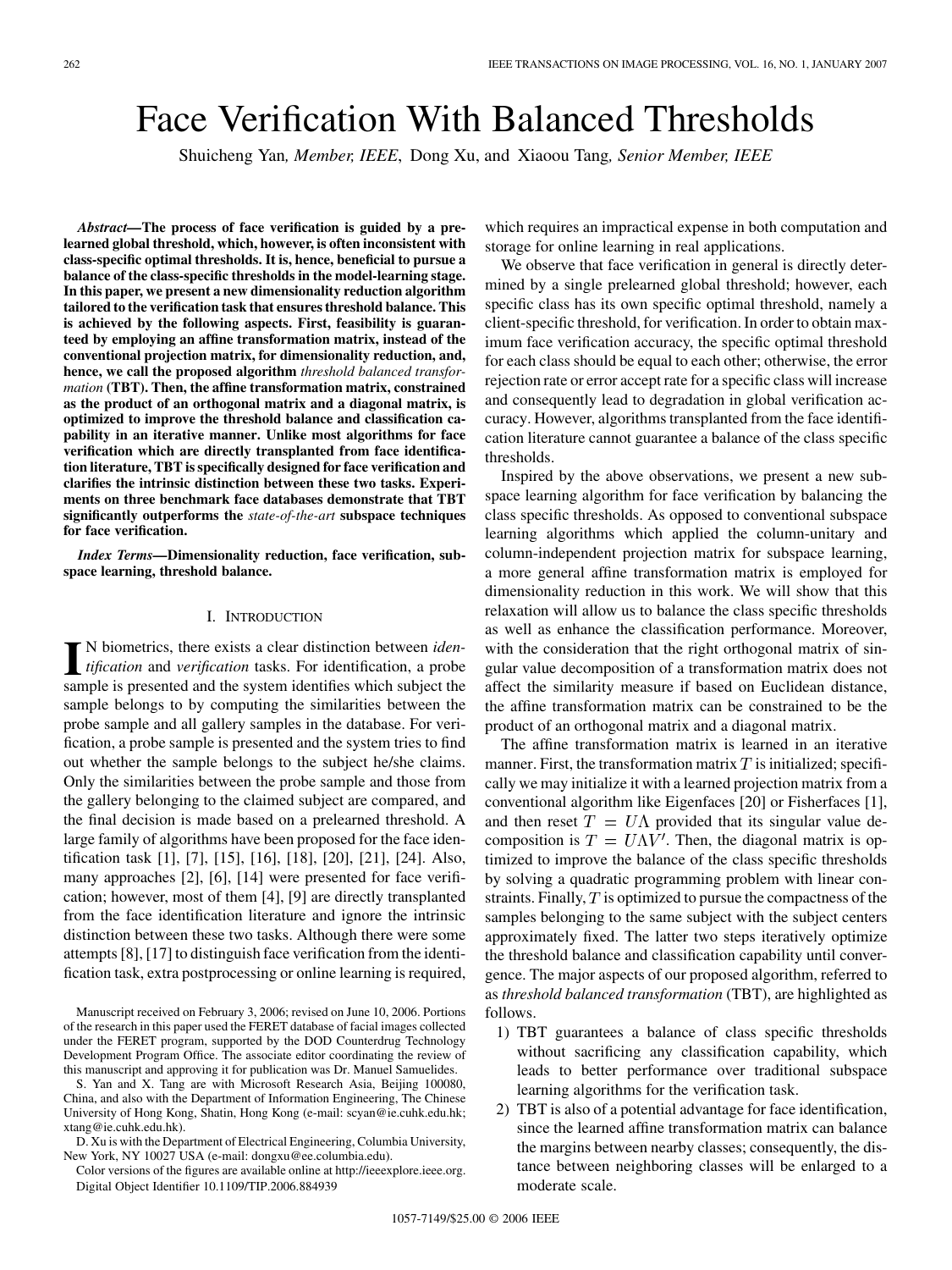<span id="page-1-0"></span>3) The approach of the *client-specific threshold* [\[5\]](#page-6-0) is also a possible way to improve verification accuracy, but as analyzed later in this work, it is computationally impractical and not sufficiently robust. The core idea of TBT is to pursue a balance of class specific thresholds; its benefit to the verification task can be generalized to other algorithms for face verification, and it is a natural alternative to the idea of a *client-specific threshold* for the verification task.

The rest of the paper is organized as follows. In Section II, we discuss the face identification and verification tasks, which directly motivate the TBT algorithm for face verification, as described in Section III. Then, in [Section IV,](#page-4-0) we report experimental results that compare face verification and identification techniques. Finally, we conclude this paper with a discussion of future work in [Section V.](#page-5-0)

#### II. IDENTIFICATION VERSUS VERIFICATION TASK

In the notation of this work, matrices are represented as uppercase letters, such as  $P, T, \ldots$ ; italic lowercase letters such as  $x, y, z, \ldots$  denote vectors, and normal lower-case letters such as  $a, b, c, \ldots$  denote scalar quantities. For a classical learning problem, the training sample set is represented as  $\{x_i \in \mathbb{R}^d, i =$  $1, \ldots, N$ , where N is the total number of samples. The sample  $x_i$  belongs to the subject indexed as  $c_i \in \{1, 2, \dots, N_c\}$ , where  $N_c$  is the subject number. There are  $n_c$  samples belonging to the cth subject in the training set.

The key distinction between the identification and verification tasks can be described by the questions answered by the systems. For identification, the question "*Who is this?*" is asked, and the system determines the subject identity by comparing the similarities or distances between the provided image  $x$  and  $all$ *gallery images* in the database, i.e.,

$$
i^* = \arg\min_{i=1,\dots,N} D(x, x_i)
$$
 (1)

and then the subject is identified to be  $c_{i^*}$ . Here,  $D(x, x_i)$  is the distance between the new image x and the sample  $x_i$ . For some specific applications, a threshold is needed to decide whether the probe object belongs to the sample subject set.

For verification, the question "*Is this person whom he/she claims to be?*" is asked and the system attempts to verify the provided identity of  $c$  by computing the similarities or distances between the presented image x and the *gallery images of the claimed subject*. A decision is made based on a prelearned threshold  $\theta$ , that is

$$
\begin{cases} \text{Accept,} & \text{if } \min_{c_i=c} D(x, x_i) < \theta \\ \text{Reject,} & \text{else.} \end{cases} \tag{2}
$$

Face verification is fundamentally different from the face identification task. However, most previous algorithms for face verification have ignored the intrinsic characteristics of the face verification task and were directly transplanted from the face identification literature. Hence, these algorithms are not necessarily optimal for face verification, and there exists additional information that can be applied to further improve face verification accuracy.

In face verification, commonly only one global threshold is used for determining the subject identity; however, each class



Fig. 1. Examples in a 2-D space to illustrate why threshold balance is necessary for optimal verification: (a) when the class specific optimal threshold  $\theta_c$  is larger than the global threshold  $\theta$ , the samples in the darker area will be wrongly rejected, and (b) when the class specific optimal threshold is smaller than the global one, the samples in the darker area will be falsely accepted. Note that the solid-line circles denote the gallery samples belonging to the cth class according to the class specific threshold  $\theta_c$ , while the dashed circles denote the data area classified as the cth class according to the global threshold  $\theta$ .

has its own specific optimal threshold for face verification. Let  $\theta$  denote the global optimal threshold and  $\theta_c$  denote the class specific optimal threshold of the cth class. As demonstrated in Fig. 1, when the class specific optimal threshold  $\theta_c$  is inconsistent with the global optimal threshold  $\theta$ , the *error rejection rate* or *error acceptance rate* will increase, and, consequently, the verification accuracy will be degraded; therefore, it is desirable to design a face verification algorithm that can provide balanced class-specific optimal thresholds for different classes. In the following, we introduce our solution to this problem.

# III. THRESHOLD BALANCED AFFINE TRANSFORMATION FOR FACE VERIFICATION

A large number of algorithms have been proposed for the face verification task; aside from techniques based on hidden Markov models (HMMs), the Bayesian method, support vector machines (SVMs), and neural networks (NNs) [\[13\], \[14\],](#page-6-0) subspace learning techniques such as linear discriminant analysis (LDA) are the most popular. Motivated by the benefit to face verification of balancing class specific thresholds, in this work we develop a new subspace learning algorithm that can extract effective features for the verification task and at the same time ensure the balance of the class specific thresholds.

In general, for a subspace learning algorithm, a matrix is learned to transform the original high-dimensional feature to a low-dimensional one. For ease of understanding, we clarify the difference between a *projection matrix* and an *affine transformation matrix*. A projection matrix consists of linearly independent and unitary column vectors, while an affine transformation matrix has no unitary constraint on its column vectors.

In the following, we first study the advantage of the affine transformation matrix over the projection matrix for the face verification task.

#### *A. Affine Transformation Matrix for Dimensionality Reduction*

Most previous subspace learning algorithms assume that there exists a projection matrix to map the original high-dimensional feature to the desired low-dimensional one. For example, LDA seeks the directions which maximize the interclass scatter and at the same time minimize the intraclass scatter. Let the projection matrix be  $P \in \mathbb{R}^{d \times m}$ , where m is the dimension of the low-dimensional feature space, then the solution matrix  $P$ optimizes the following objective function: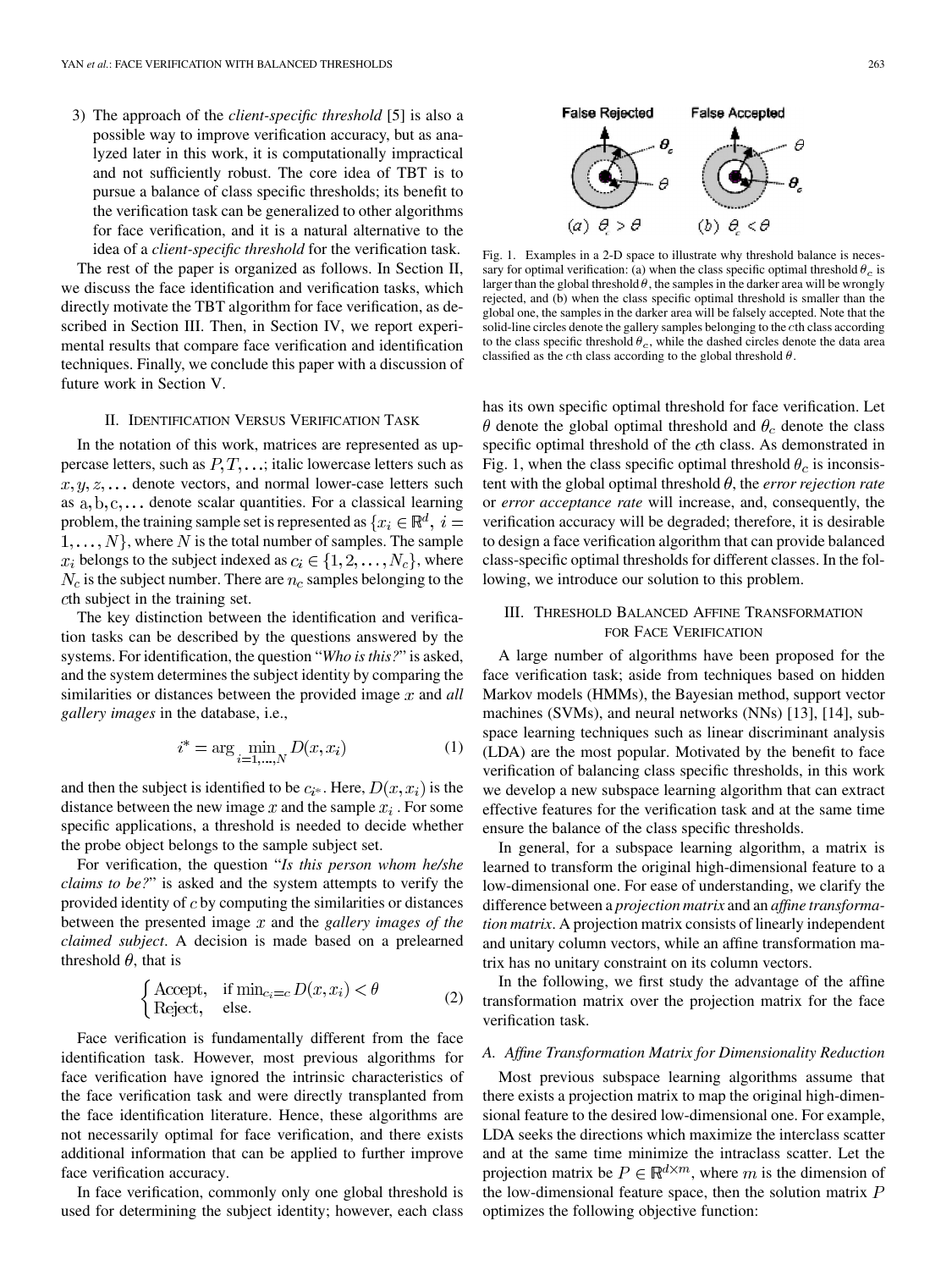<span id="page-2-0"></span>
$$
P^* = \arg \max_{P} \left\{ \frac{\sum_{c=1}^{N_c} n_c ||P'\overline{x}_c - P'\overline{x}||^2}{\sum_{i=1}^{N} ||P'x_i - P'\overline{x}_c||^2} = \frac{Tr(P'S_b P)}{Tr(P'S_w P)} \right\}
$$
  

$$
S_b = \sum_{c=1}^{N_c} n_c (\overline{x}_c - \overline{x})(\overline{x}_c - \overline{x})', S_w = \sum_{i=1}^{N} (x_i - \overline{x}_{c_i})(x_i - \overline{x}_{c_i})'
$$
(3)

where  $\overline{x}_c$  is the mean of the cth class and  $\overline{x}$  is the mean of all samples;  $Tr(\cdot)$  denotes the trace of a matrix and  $P'$  is the transpose of matrix  $P$ . Commonly there is no closed form solution for (3), and instead this problem is often transformed to maximizing the objective function  $Tr[(P'S_wP)^{-1}(P'S_bP)]$  and is solved using the generalized eigenvalue decomposition method

$$
S_b p_i = \lambda_i S_w p_i, \quad i = 1, 2, \dots, m \tag{4}
$$

where  $p_i$  is the eigenvector corresponding to the *i*th largest eigenvalue  $\lambda_i$  of the generalized eigenvalue decomposition problem; meanwhile  $p_i$  constitutes the *i*th column vector of the projection matrix  $P$ .

The learned projection matrices from traditional algorithms like LDA cannot guarantee that the class specific optimal thresholds are balanced. Affine transformation matrices, however, have the potential to balance these thresholds. Intuitively, as shown in Fig. 2, although the class specific thresholds for different classes based on the initial low-dimensional representations are unbalanced, they can be easily balanced by properly scaling the vertical coordinate. In theory, provided that we have obtained a low-dimensional feature space with balanced class-specific thresholds for the first  $c$  classes, for the  $(c+1)$ th class, it is possible to find another projection direction perpendicular to the space spanned by the first  $c$  class centers. This new projection direction then only affects the metrics related to the  $(c + 1)$ th class; hence, we can properly scale the projection direction to obtain the final feature space with balanced class-specific thresholds for all of the  $(c+1)$  classes. This analysis motivates us to achieve a balance of class specific thresholds by utilizing an affine transformation matrix instead of a projection matrix for dimensionality reduction. Moreover, the distance between nearby classes will be balanced and the narrow margins will be enlarged to a moderate scale; thus, the identification capability can also be improved based on the threshold balanced representations.

Let the affine transformation matrix be  $T \in \mathbb{R}^{d \times m}$ ,  $m < d$ , and its singular value decomposition is

$$
T = \widetilde{U}\widetilde{\Lambda}\widetilde{V}' \tag{5}
$$

where the matrix  $\widetilde{U} \in \mathbb{R}^{d \times d}$  and  $\widetilde{V} \in \mathbb{R}^{m \times m}$  are both orthogonal matrices, and  $\tilde{\Lambda} = [\text{diag}\{\gamma_1, \gamma_2, \dots, \gamma_m\}, 0, \dots, 0]$  is a diagonal matrix. The similarity measure based on Euclidean distance is invariant to the matrix  $V$ ; therefore, the affine transformation matrix  $T$  can be simply constrained without sacrificing any accuracy to be

$$
T = U\Lambda.
$$
 (6)



Fig. 2. Toy problem to show that the affine transformation matrix is potentially superior to the projection matrix for the verification task: (a) sample distribution from a projection matrix and (b) sample distribution from an affine transformation matrix by reweighing the vertical coordinate. Note that the solid circles denote three different gallery samples belonging to three different classes; and the radius of the dashed line circles are the learned global optimal thresholds from the projection matrix in (a) and the affine transformation matrix in (b), respectively. The symbol " $\times$  4" denotes the vertical coordinate in (b) is that of (a) multiplied by 4. It shows that although the class specific thresholds are unbalanced in (a), after properly reweighing the features in (b), the threshold balance is significantly improved.

Here, matrix U is the first m columns of  $\tilde{U}$ , with diagonal matrix  $\Lambda = \text{diag}\{\gamma_1, \gamma_2, \ldots, \gamma_m\}.$ 

# *B. Procedure to Learn Threshold Balanced Affine Transformation Matrix*

The affine transformation matrix has been shown to have the potential to present balanced class-specific thresholds for the face verification task. In this section, we introduce how to learn an affine transformation matrix effective for both balancing thresholds and improving classification capability.1 The whole learning procedure consists of three steps: initialization, threshold balance optimization, and classification capability optimization. For the learning procedure, the objectives are two-fold: high classification power and good threshold balance. These two objectives lead to good verification capability. The detailed procedure to iteratively improve one objective while sufficiently retaining the other is as follows.

*1) Initialization:* The affine transformation matrix  $T$  can be initialized arbitrarily and is only required to be columnly independent. To speed up the algorithm, we can utilize the traditional subspace learning algorithm principal component anal-ysis (PCA)+LDA [\[1\]](#page-5-0) to initialize the matrix T. First, the original image feature is projected to a proper low-dimensional space with matrix  $P_{\text{pca}}$  derived from PCA, and then LDA as in (3) is applied to further reduce the feature dimension with the projection matrix  $P_{\text{lda}}$ . Finally, the transformation matrix T is initialized as

$$
P_{\text{pca}} P_{\text{lda}} = \widetilde{U} \widetilde{\Lambda} \widetilde{V}'; \quad T = U \Lambda. \tag{7}
$$

The relations between  $\widetilde{U}$ ,  $\widetilde{\Lambda}$ ,  $U$ , and  $\Lambda = \text{diag}\{\gamma_1, \gamma_2, \dots, \gamma_m\}$ are the same as in (5) and (6).

*2) Threshold Balance Optimization:* For each class, the class specific optimal threshold is approximately characterized by the distances between the class center and its nearest class centers. Thus, to ensure that the class specific thresholds are balanced,

<sup>&</sup>lt;sup>1</sup>Note that DLDA [\[23\]](#page-6-0) also utilizes an affine transformation matrix for dimensionality reduction, but it cannot guarantee a low-dimensional representation with balanced thresholds for verification.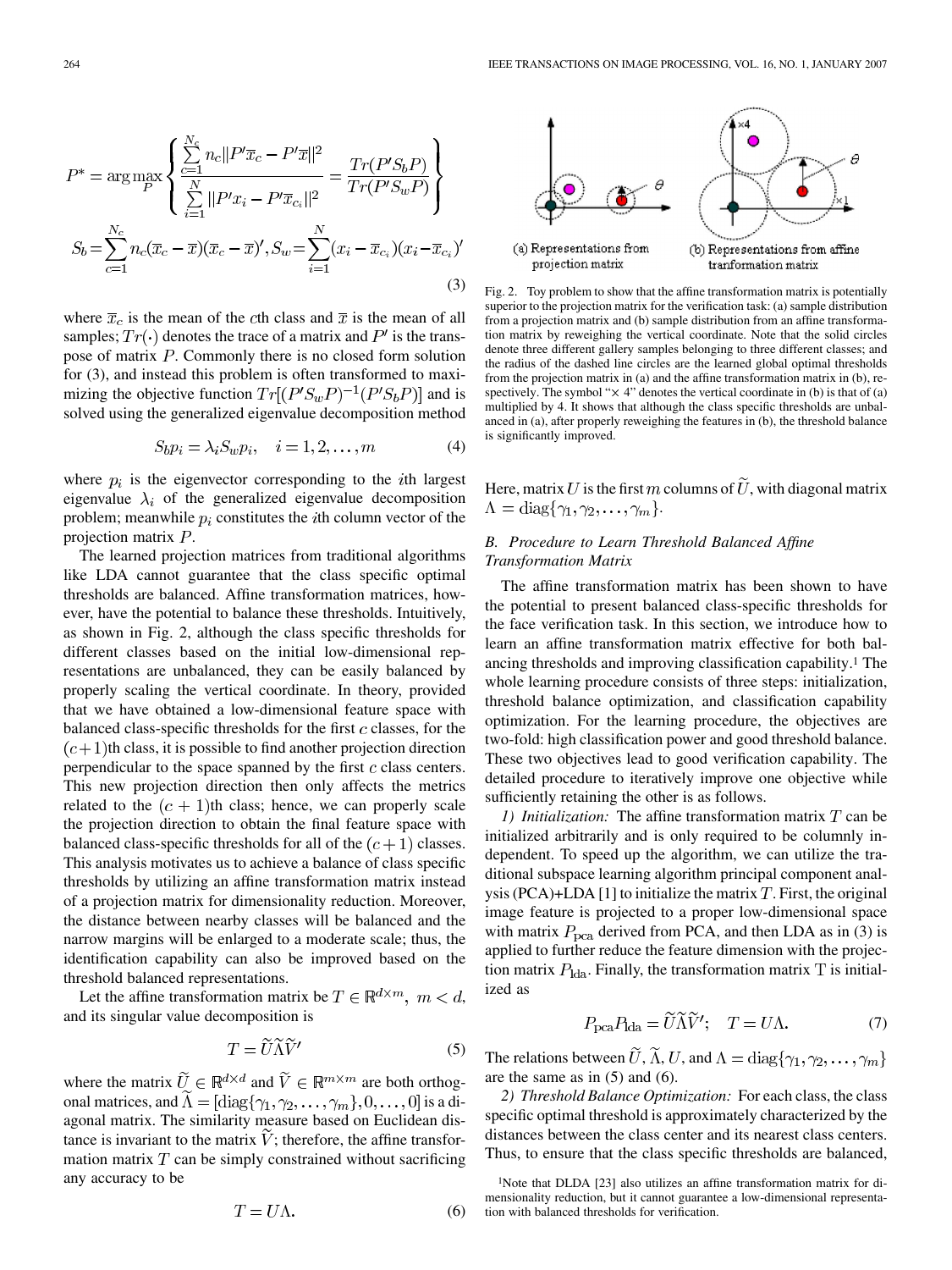it is sufficient to balance the average distances from each class center to its  $k$ -nearest class centers. In this paper, we experimentally set  $k = 3$ .

To this end, for the cth class, we first find its  $k$ -nearest class centers, and the corresponding class indices are denoted as the set  $S_c^k$ . Then, the objective function to be minimized for threshold balance is as follows:

$$
\sum_{c \neq c^*} \left( \sum_{o \in S_c^k} ||T'\overline{x}_c - T'\overline{x}_o||^2 - \sum_{o \in S_{c^*}^k} ||T'\overline{x}_{c^*} - T'\overline{x}_o||^2 \right)^2.
$$
\n(8)

A direct solution of this objective function is not possible. As analyzed in [Section III-A](#page-1-0), however, the threshold balance can be substantially improved by reweighing the projection vectors. Moreover, when pursuing threshold balance, we need to sufficiently retain the classification capability. Therefore, we optimize the objective function  $(8)$  by keeping the matrix  $U$  fixed since it encodes the most discriminating information of the original features, and the diagonal matrix is optimized to pursue the threshold balance. Then, the objective function (8) is simplified to

$$
\sum_{c \neq c^*} \left( \sum_{o \in S_c^k} \|\Lambda \overline{x}_c^U - \Lambda \overline{x}_o^U\|^2 - \sum_{o \in S_{c^*}^k} \|\Lambda \overline{x}_{c^*}^U - \Lambda \overline{x}_o^U\|^2 \right)^2 \tag{9}
$$

where  $\overline{x}_{c}^{U} = U'\overline{x}_{c}$ . To avoid the trivial solution  $\Lambda = 0$ , we impose the constraint that  $\sum_{i=1}^{m} \gamma_i^2 = 1$ ; meanwhile, in order to ensure that all the selected features contribute to final verification, we impose another constraint that  $\gamma_i > \epsilon > 0$ . Then, the objective function is constrained by

$$
\sum_{i=1}^{m} \gamma_i^2 = 1; \quad \gamma_i > \epsilon > 0, \quad i = 1, 2, \dots, m. \tag{10}
$$

Here,  $\epsilon = 0.1/\sqrt{m}$  in this work) is the minimal value for each parameter, which ensures that each parameter will be above zero.

Let the vector z represent  $z = [z_1, z_2, \dots, z_m]'$  where  $z_i = \gamma_i^2$ , and let  $y_c^0$  be an m-dimensional vector with  $y_c^o(j) = (\overline{x}_c^U(j) - \overline{x}_o^U(j))^2, j = 1, 2, ..., m$ . Then, the objective function (9) can be expressed as

$$
\sum_{c \neq c^*} \left( \sum_{o \in S_c^k} ||\Lambda \overline{x}_c^U - \Lambda \overline{x}_o^U||^2 - \sum_{o \in S_{c^*}^k} ||\Lambda \overline{x}_{c^*}^U - \Lambda \overline{x}_o^U||^2 \right)^2
$$
  
= 
$$
\sum_{c \neq c^*} \left( \sum_{o \in S_c^k} z' y_c^o - \sum_{o \in S_{c^*}^k} z' y_{c^*}^o \right)^2 = z' Az
$$
  
where  

$$
\sum_{o \in S_c^k} \left( \sum_{o \in S_c^k} a_o \sum_{o \in S_{c^*}^k} a_o \right) \left( \sum_{o \in S_c^k} a_o \sum_{o \in S_c^k} a_o \right)^2
$$

 $A = \sum_{c \neq c^*} \left( \sum_{o \in S_c^k} y_c^o - \sum_{o \in S_{c^*}^k} y_{c^*}^o \right) \left( \sum_{o \in S_c^k} y_c^o - \sum_{o \in S_{c^*}^k} y_{c^*}^o \right)$ 

Then, the optimization problem defined in (9) and (10) is changed to a constrained quadratic optimization problem

$$
\min_{z} z' Az, \quad s.t. \sum_{i=1}^{m} z_i = 1, z_i \ge \epsilon^2, i = 1, 2, \dots, m. \quad (11)
$$

This problem can be easily solved by using the optimization toolbox in Matlab (such as with the function *quadprog* in Matlab 7.0).

*3) Classification Capability Optimization:* To further improve the classification capability while sufficiently maintaining balanced thresholds, we propose to pursue an affine transformation matrix that leads to compact distributions of class samples around their class centers while approximately retaining the threshold balance property. Then, the objective function to be optimized for classification is simplified to be the denominator of the objective function in [\(3\)](#page-2-0). Denote the transformed class centers from the transformation matrix  $T$  obtained in Section III-B2 as

$$
m_c = \frac{1}{n_c} \sum_{c_i = c} T' x_i.
$$
\n<sup>(12)</sup>

Then, the corresponding objective function is

$$
T^* = \arg\min_{T} \left\{ F(T) = Tr(T'S_w T) = \sum_{i=1}^{N} ||T'x_i - m_{c_i}||^2 \right\}.
$$
\n(13)

Denoting  $X = [x_1, x_2, \dots, x_N]$  and M  $\equiv$  $[m_{c_1}, m_{c_2}, \ldots, m_{c_N}]$ , the optimal affine transformation matrix  $T$  can be obtained by setting the derivative of the objective function to zero

$$
\frac{\partial F(T)}{\partial T} = XX'T - XM' = 0.
$$
 (14)

Therefore, the optimal  $T$  is

$$
T = (XX')^{-1}XM'.
$$
 (15)

When the matrix  $XX'$  is not of full rank, the inverse matrix can be replaced with the pseudo-inverse matrix. Finally, the transformation matrix  $T$  is reset to be the product of a columnly orthogonal matrix and a diagonal matrix by using singular value decomposition as in [\(5\)](#page-2-0) and [\(6\)](#page-2-0).

After the initialization step, the second and third steps are iterated to enhance the threshold balance and classification capability until reaching convergence or a user-defined number of iterations. Due to the rotation invariance of the transformation matrix, the algorithm is considered to converge if  $||T_tT_t' \|T_{t-1}T'_{t-1}\| < \varepsilon$  (set to be 0.1 in this work), where  $T_t$  denotes the derived transformation matrix from the th step. Finally, the learned affine transformation matrix  $T$  is used for dimensionality reduction and face verification as in [\(2\)](#page-1-0) with distance function

$$
D(x, x_i) = ||T'x - T'x_i||.
$$
 (16)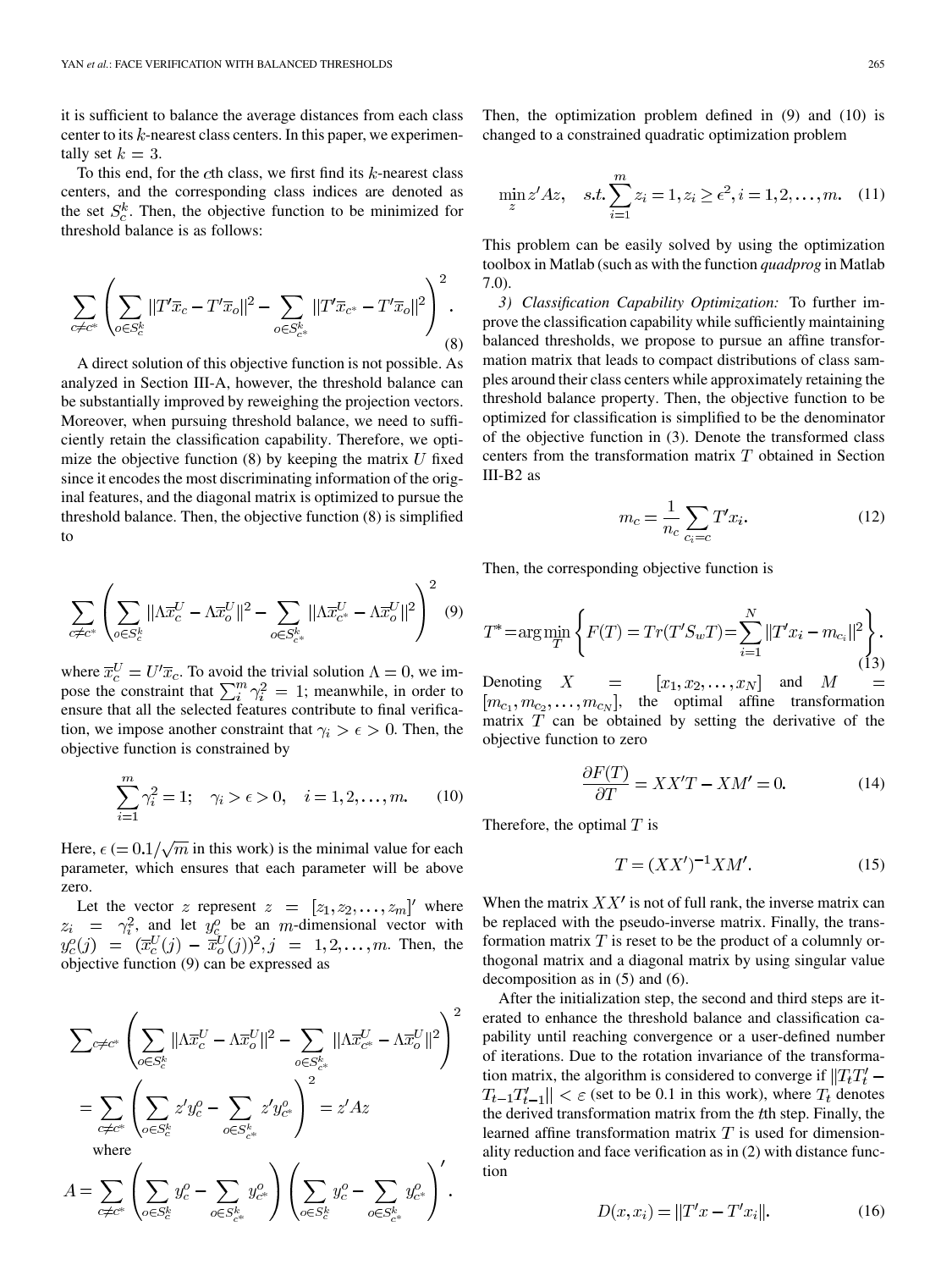<span id="page-4-0"></span>

Fig. 3. (a) Sample images after image preprocessing. (b) The ROC curves of TBT compared with PCA+LDA on databases XM2VTS, FERET, and CMU PIE. Note that we omit the values in the range (0.6, 1.0) for both false rejection rate and false acceptance rate for greater clarity of the graphs.

## *C. Discussion*

In this section, we discuss some aspects of the face verification task in relation to our proposed algorithm for learning a TBT matrix.

*1) Why Not Directly Train a Classifier for Each Class to Avoid the Threshold Balance Issue:* It is obviously beneficial to learn a class-specific classifier if we have enough samples for each class. However, it is often the case that the available number of samples for each class is small, and the learning problem for each class will be extremely unbalanced; thus, such an approach is generally not robust enough. Our proposed algorithm is a better choice which satisfies the requirements of both threshold balance and algorithmic feasibility.

*2) What are the Differences Between the Approaches of "Client-Specific Threshold" and "Threshold Balance":* There have been many algorithms [\[5\]](#page-6-0) that use the client-specific threshold for verification, yet they need to learn different thresholds for different subjects, which is computationally impractical; moreover, as discussed in the above question, the solution is not robust due to the imbalance between the numbers of positive and negative samples. Hence, although "client-specific threshold" is a possible way to improve verification accuracy, our proposed method of "threshold balance" has the advantages of feasibility. Moreover, it is much easier for a user to tune a threshold for computing the false acceptance rate with a given false rejection rate compared to the method of "client-specific threshold."

*3) Complexity and Convergence Analysis:* For TBT, the complexities of both initialization and classification capability optimization steps are  $O(d^3)$  when the sample number and feature number is comparable; and for the threshold balance optimization step, it is very fast since  $m \ll d$  in general. Therefore, the complexity of the whole algorithm is  $T_{\text{max}}O(d^3)$ where  $T_{\text{max}}$  is the iteration number. The latter two steps optimize the transformation matrix iteratively, and in our experiments, we find that commonly the solution will converge after about  $T_{\text{max}} = 5$  loops.

### IV. EXPERIMENTS

In this section, we present a set of face verification and identification experiments on the popular face databases XM2VTS [\[10\]](#page-6-0), FERET [\[11\], \[12\],](#page-6-0) and CMU PIE [\[19\]](#page-6-0) to demonstrate the effectiveness of our proposed algorithm in comparison with the most popular subspace learning algorithms for face verification, namely Eigenfaces [\[20\]](#page-6-0) and Fisherfaces/(PCA+LDA) [\[1\]](#page-5-0). We also implement a simplified noniterative version of TBT without the third step, denoted as S-TBT in the experiments. The performance is systematically evaluated on different combinations of PCA dimensions and LDA dimensions to compare with PCA+LDA. In all the experiments, the histogram equilibrium method is applied for image preprocessing, some samples of which are displayed in Fig. 3(a).

# *A. Data Preparation*

There are standard protocols for face recognition on the XM2VTS [\[10\]](#page-6-0) and FERET [\[11\]](#page-6-0) databases. These two protocols are both designed for open-set evaluation, which means that the testing set may contain subjects that do not appear in the training set. Our proposed TBT and S-TBT are specifically developed for closed-set face verification due to the expectation of threshold balance. Hence, in this work, we design new experimental configurations, instead of the standard ones in [\[10\]](#page-6-0) and [\[11\]](#page-6-0), for algorithmic comparison and evaluation. The details are as follows.

The XM2VTS database contains 295 persons and each person has four frontal face images taken in four different sessions. All the images are aligned by fixing the locations of the two eyes and normalizing the image size to  $64 * 64$  pixels. We use  $295 \times 3$  images from the first three sessions for model training; the gallery set consists of the 295 images from the first session; and the probe set is composed of the 295 images from the fourth session.

For the FERET database, we select the seventy subjects with six different images for each subject. Three images of each subject are randomly selected for model training, and one of the three images is randomly selected for the gallery set. Another three images of each subject are used as the probe set. All the images are aligned by fixing the locations of the two eyes and normalizing the size to  $56*46$  pixels. The data set is randomly partitioned into gallery and probe sets. Three images of each person are randomly selected for training; one of the three training images is randomly selected for each subject as the gallery set; and the remaining three images are used for the probe set.

The CMU PIE (Pose, Illumination, and Expression) database contains more than 40,000 facial images of 68 persons. The images were acquired over different poses, under variable illumination conditions and with different facial expressions. In our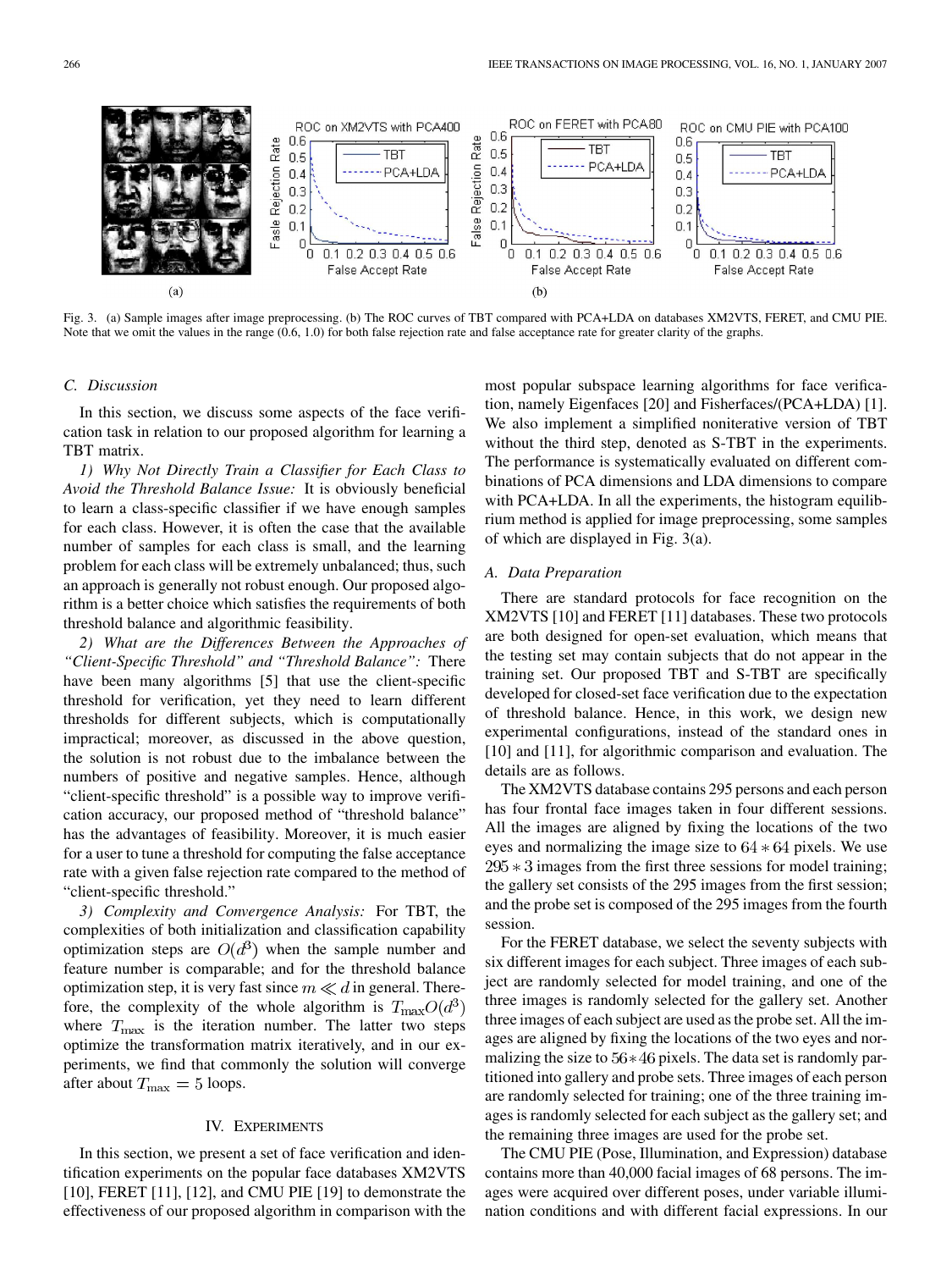<span id="page-5-0"></span>TABLE I FACE VERIFICATION EER (%) AND IDENTIFICATION ACCURACY (%) OF EIGENFACES (EI.), PCA+LDA (P+L), TBT, AND S-TBT (S-T) ON THE XM2VTS DATABASE

| Task                              | Task-1: verification |      |     |     | Task-2: identification |      |      |      |
|-----------------------------------|----------------------|------|-----|-----|------------------------|------|------|------|
| Algorithm                         | Ei.                  | P+L  | твт |     | Ei.                    | P+I  | TBT  |      |
| P590L294                          |                      | 9.8  | 3.0 |     | 68.6                   | 79.2 | 97.0 | 97.0 |
| P <sub>400</sub> L <sub>294</sub> |                      | 15.3 | 2.7 |     | 68.5                   | 69.2 | 96.3 | 90.2 |
| P200L                             | 8.6                  | 8.5  | 3.4 | 5.3 | 68.8                   | 86.4 | 92.5 | 87.  |

TABLE II FACE VERIFICATION EER (%) AND IDENTIFICATION ACCURACY (%) OF EIGENFACES, PCA+LDA, TBT, AND S-TBT ON FERET

| Task      | Task-1: verification |       |     |     | Task-2: identification |       |      |      |
|-----------|----------------------|-------|-----|-----|------------------------|-------|------|------|
| Algorithm | Ei.                  | $P+L$ | TBT | S-T | Ei.                    | $P+L$ | TBT  | S-T  |
| P140L69   | 20.2                 | 5.2   | 4.6 | 5.1 | 46.2                   | 87.6  | 91.0 | 90.0 |
| P120L69   | 19.9                 | 5.2   | 5.0 | 6.  | 45.7                   | 87.   | 90.0 | 84.3 |
| P80 L69   | 9.3                  | 10.7  | 6.5 |     | 45.2                   | 71.0  | 82.4 | 63.8 |

experiment, five near frontal poses (C27, C05, C29, C09, and C07) and illumination indexed as 08, 10, 11, and 13 are used. 63 of the 68 persons are used for data incompleteness experiments for the remaining five persons. Thus, each person has twenty images and all the images are aligned by fixing the locations of the two eyes and normalizing the image size to  $64 * 64$  pixels. The data set is randomly partitioned into the gallery and probe sets. Six images of each person are randomly selected for model training. Different from the experiments on XM2VTS, we use the mean image of the training samples as the gallery image for each subject, and the remaining fourteen images are used for the probe set.

#### *B. Face Verification and Identification*

We systematically evaluate the performance of our proposed TBT algorithm in both face verification and identification tasks. Three sets of experiments on the above three databases are conducted. For face verification, the equal error rate (EER), i.e., the threshold with equal false acceptance rate (FAR) and false rejection rate (FRR) is used to test the verification accuracies of the different algorithms. For face identification, based on the learned projection matrix or affine transformation matrix, we map the image vector from the original feature space to the low-dimensional one, and then the nearest neighbor method is used for final classification. For all experiments, the PCA dimension and final dimension are the same for PCA+LDA, TBT, and S-TBT.

Tables I–III list detailed comparison results of Eigenfaces, PCA+LDA, TBT and S-TBT, and [Fig. 3\(b\)](#page-4-0) plots the receiver operating characteristic (ROC) curves of the TBT algorithm compared to those of the PCA+LDA algorithm for the three databases. For each database, the algorithms were compared in three different configurations with PCA dimensions as  $N - N_c$ and two other smaller numbers respectively. For simplicity, the experiments are denoted as  $PmLn$  where m is the dimension of PCA step and  $n$  is the dimension of LDA step.

# *C. Discussion*

From the results listed in Tables I–III and [Fig. 3\(b\)](#page-4-0), we can observe a number of interesting points.

TABLE III FACE VERIFICATION EER (%) AND IDENTIFICATION ACCURACY (%) OF EIGENFACES, PCA+LDA, TBT, AND S-TBT ON CMU PIE

| Task      | Task-1: verification |       |     |     | Task-2: identification |          |      |       |
|-----------|----------------------|-------|-----|-----|------------------------|----------|------|-------|
| Algorithm | Ei.                  | $P+L$ | TBT | S-T | Ei.                    | $P_{+L}$ | TBT  | $S-T$ |
| P315L62   | 35.3                 | 4.8   | 4.4 | 4.0 | 39.9                   | 89.3     | 91.5 | 91.7  |
| P200L62   | 35.3                 | 5.6   | 4.1 | 5.1 | 39.9                   | 88.4     | 90.0 | 89.3  |
|           | 35.3                 | 7.9   | 5.0 | 79  | 39.9                   |          | 88.6 | 85.7  |

- 1) For the face verification task, our proposed TBT algorithm consistently outperforms Eigenfaces and the PCA+LDA algorithm in all dimension combinations; and the EER is reduced up to more than 60%, in many cases, and the average EER reduction rate is more than 20%. As shown in [Fig. 3,](#page-4-0) for any given false acceptance rate, the false rejection rate of TBT is consistently lower than that of PCA+LDA.
- 2) For the face identification task, TBT is comparable with PCA+LDA; and in most cases, TBT is significantly superior to the PCA+LDA algorithm, especially when the PCA dimension is not well selected.
- 3) For the face verification task, TBT is relatively stable to variations in PCA dimension, while the PCA+LDA algorithm appears to be very sensitive to the PCA dimension variation, which again validates the effectiveness of the threshold balance strategy.
- 4) S-TBT is comparable with PCA+LDA for both verification and identification tasks, and the extra third step of TBT can further improve algorithmic performance in most cases, especially for face verification.
- 5) In this work, we did not systematically compare TBT with many other algorithms such as SVM and the work in [\[21\],](#page-6-0) since the focus of this work is on subspace learning algorithms; the core idea of TBT to pursue balanced class-specific thresholds can be easily generalized to other algorithms for face verification.

#### V. CONCLUSION AND FUTURE WORK

The work presented in this paper has given insights into the essential distinction between face verification and face identification tasks, and proposed a novel subspace learning algorithm, called TBT, tailored to the face verification task. It learns an affine transformation matrix, instead of a projection matrix as done conventionally, to pursue a balance of the class-specific thresholds. Extensive experiments demonstrate that our proposed algorithm brings encouraging accuracy improvements over the traditional algorithms for both face verification and identification tasks, and also exhibits enhanced algorithmic stability to PCA dimension variation. A possible extension of this work is to pursue an optimal affine transformation matrix, instead of projection matrix, for the general classification problem, and to apply the technique for refining previous subspace learning algorithms based on projection matrices.

#### **REFERENCES**

[1] P. Belhumeur, J. Hespanha, and D. Kriegman, "Eigenfaces vs. Fisherfaces: Recognition using class specific linear projection," *IEEE Trans. Pattern Anal. Mach. Intell.*, vol. 19, no. 7, pp. 711–720, Jul. 1997.